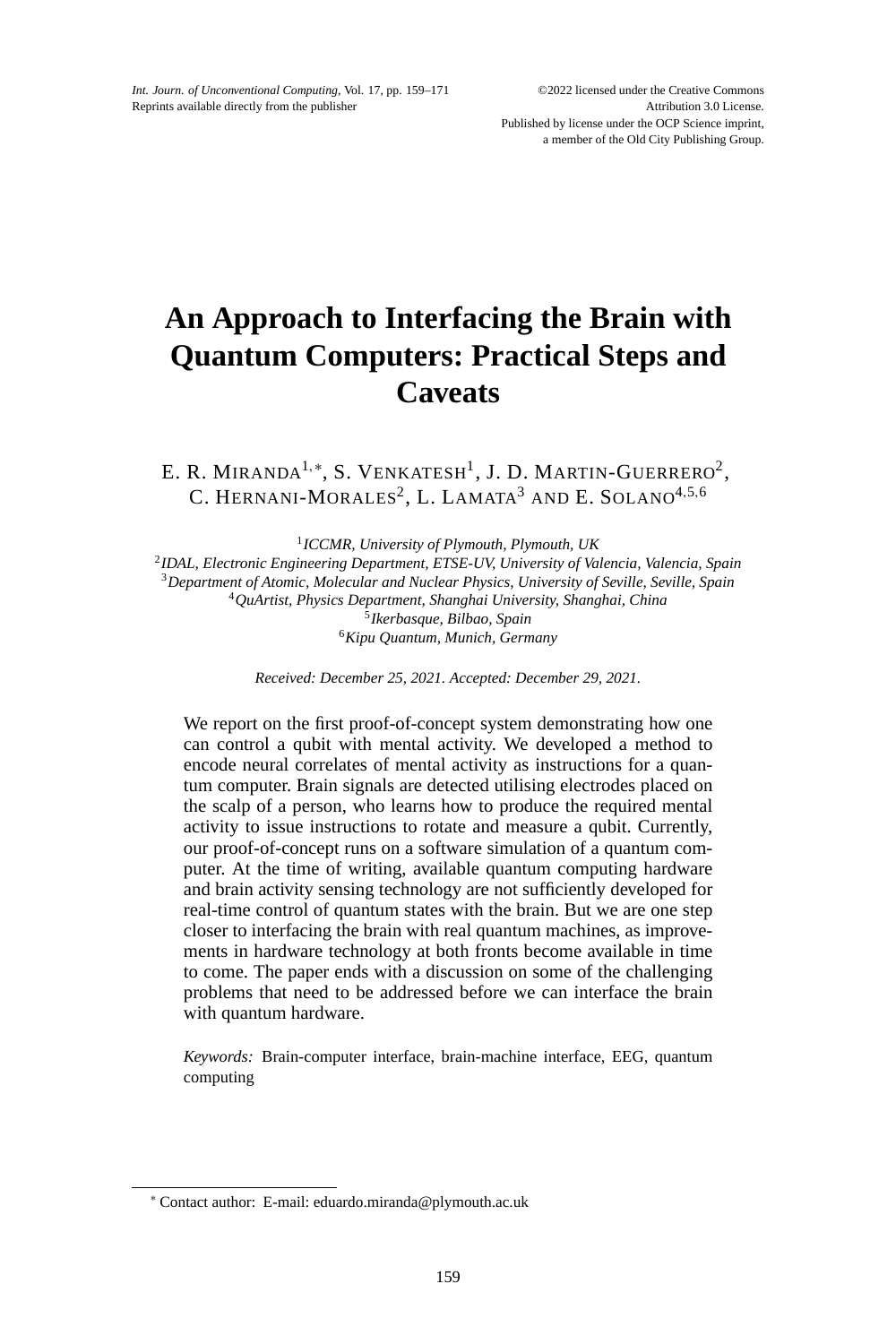# **1 INTRODUCTION**

In a recent perspective paper [1], we proposed the concept of Quantum Brain Networks (QBraiNs) as an emerging interdisciplinary endeavour, integrating knowledge and methods from neurotechnology, artificial intelligence (AI), and quantum computing (QC). The objective of QBraiNs is to establish direct communications between the *human brain* and *quantum computers*. We foresee the development of highly connected networks of wetware and hardware devices, processing classical and quantum computing systems, mediated by Brain-Computer Interfaces (BCI) and AI. Such networks will involve unconventional computing systems and new modalities of human-machine interaction.

This paper introduces a first attempt at controlling a qubit with mental activity. We developed a proof-of-concept system, which demonstrates how a person can rotate and measure a qubit using brain signals.

However, due to limitations imposed by currently available quantum computing hardware and brain sensing technology, our proof-of-concept runs on a software simulation of a quantum computer. Nevertheless, we are one step closer to interfacing the brain with real quantum machines, as improvements in hardware technology at both fronts become available in time to come.

We invented a method to encode neural correlates of mental activity as instructions for a quantum processor. Brain data are read utilising electrodes placed on the scalp of a person, who learns how to produce the required mental activity to issue instructions to rotate and measure a qubit.

By way of previous related work, Kanas *et al.* [2] hinted at the possibility of interfacing the brain with quantum computers. Other speculative propositions were put forward by Pesa and Zizzi [3] and Musha [4]. However forward-thinking as these works may sound, none of them present a concrete experiment or demonstration to support their cases. To the best of our knowledge, the first ever practical demonstration of BCI using quantum computing was reported by Miranda [5].

The goal of our research is to go a step beyond using quantum computing to analyse brain signals for controlling devices, such as a robot, a vehicle, or a musical instrument, as introduced in [5]. Rather, here we envisage the possibility of forging deeper connections between brains and quantum computers. The ultimate goal is to be able to affect the states of quantum computers with the mind.

# **2 CODES OF BRAIN ACTIVITY**

The Homo sapiens' brain is one of the most complex systems known to science. It has circa one hundred billion neurones forming a network of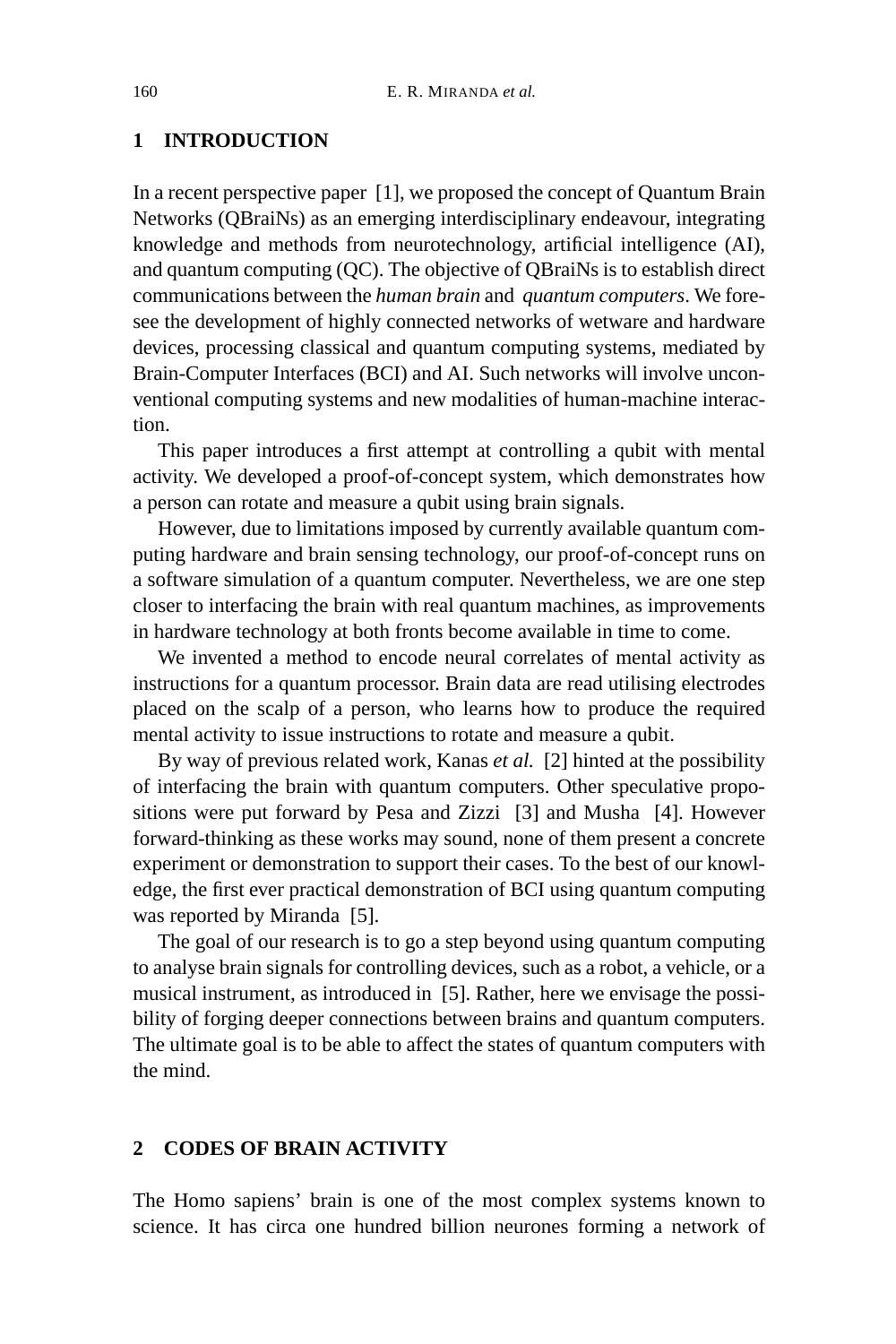quadrillions of connections [6]. The amount of information that circulates through this network is, although probably bounded, immense. Essentially, neurones are electrical entities. They communicate with one another through action potentials and chemical neurotransmitters. These action potentials are often referred to as *spikes*.

There exists technology nowadays to record neural communication at various levels: from the microscopic level of neurone-to-neurone communication, to higher levels of communication between networks of neurones. Unfortunately, most of this technology is impractical for deployment outside highly specialised research laboratories. At the same time, the engineering to develop sensors made with bioelectronics and nanomaterials is progressing fast to improve this scenario [7].

Even though sensing technology is becoming increasingly sophisticated, the understanding of the meaning of sensed signals remains very problematic. We may be able to detect neural signals fairly accurately nowadays, but we would not necessarily know what they mean. For instance, it is not hard to render sequences of spikes as sequences of binary numbers for a digital computer to process. But we would have very little clues about what the neurones are communicating to each other. Of course, AI can provide solutions here, as is the case of the machine learning (ML) algorithms for neural decoding introduced in [8].

A widely used method for reading electrical brain activity is to use electrodes placed on the scalp of a person (Figure 1). This recording is called the electroencephalogram, or EEG [9]. There is a plethora of different EEG recording systems commercially available. They are of varying reliability; the low-cost ones usually relay more spurious signals than actual EEG. It



FIGURE 1 Brain activity can be read using electrodes strategically placed on the human scalp.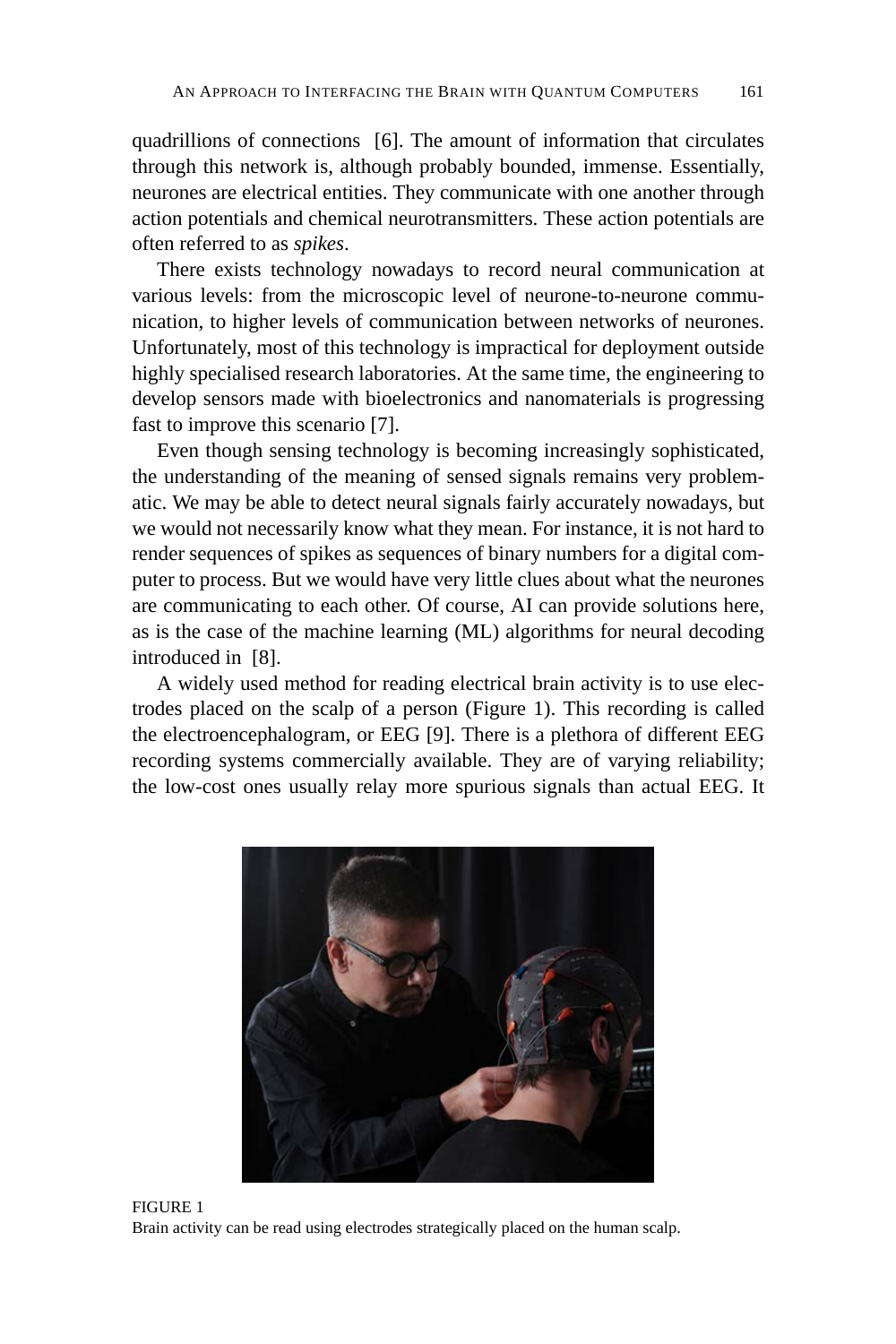

FIGURE 2 Widely used scheme for positioning electrodes for EEG recording.

is also possible to record electrical brain activity with electrodes surgically implanted under the skull, on the surface of the cortex, or deep inside the brain; e.g., electrocorticography (ECoG) [10]. Surgically implanted electrodes provide substantially better signals to work with than scalp electrodes. But brain implants are not routinely used in research with humans at present for obvious health and safety reasons<sup>1</sup>.

#### **2.1 The electroencephalogram**

For this project, we adopted scalp EEG. We used an affordable off-the-shelf mid-range device manufactured by g.tec, Graz, Austria<sup>2</sup>. It consists of a cap furnished with electrodes and a transmitter that relays the EEG wirelessly to a computer.

The standard scheme for positioning electrodes on the scalp is shown in Figure 2. The terminology for referring to the positioning of the electrodes uses letters to indicate a brain region and a number: Fp (pre-frontal), F (frontal), C (central), T (temporal), P (parietal) and O (occipital). Odd numbers are for electrodes on the left side of the head and even numbers for those on the right side; the letter "z" stands for the central region. For this project,

<sup>&</sup>lt;sup>1</sup>Other technologies for brain scanning include functional Magnetic Resonance Imaging (fMRI), nearinfrared spectroscopy (NIRS), and magnetoencephalography (MEG). However, these are prohibitively expensive, less portable, and (by the time of writing) offer inadequate time-resolution for BCI purposes. 2https://www.unicorn-bi.com/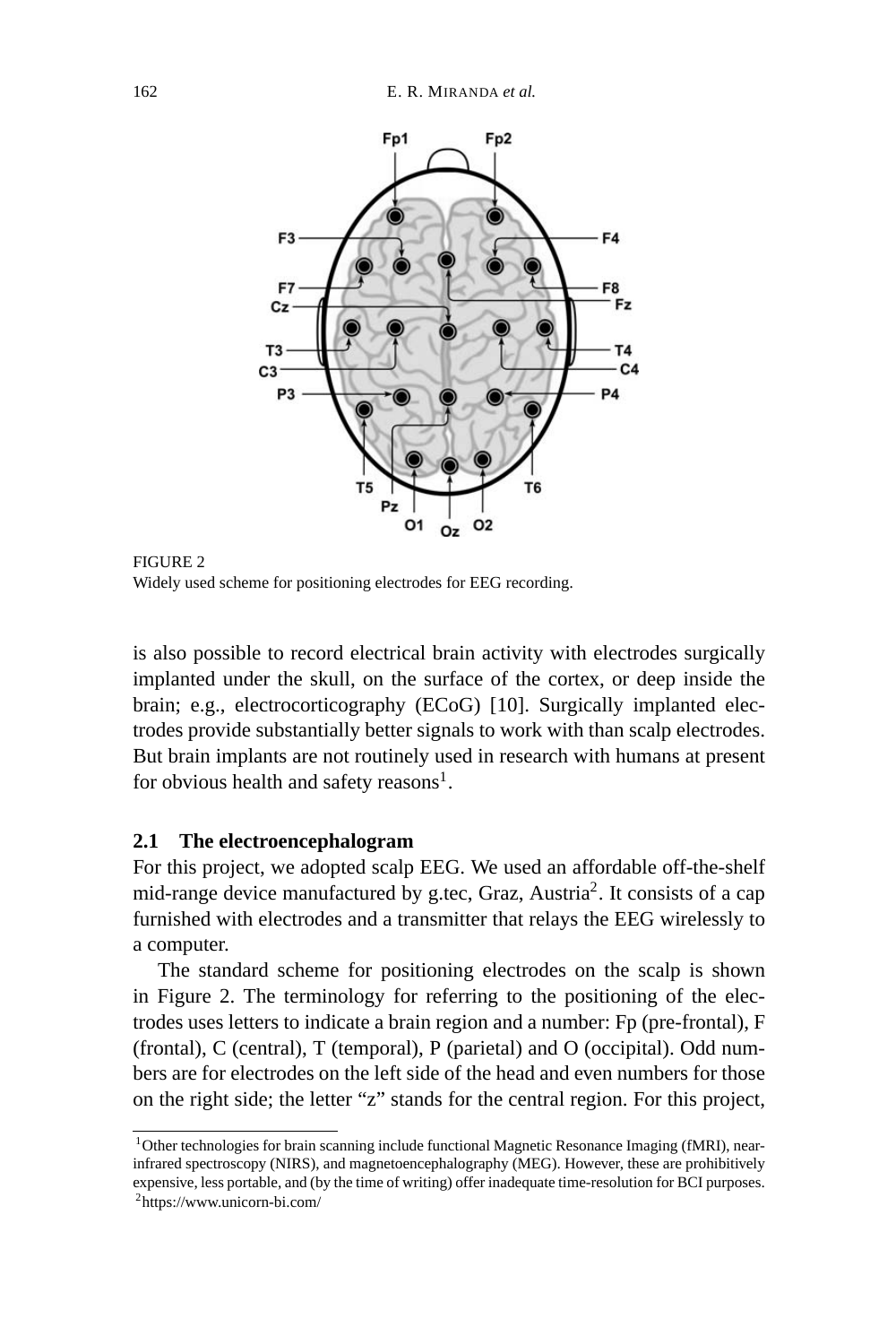| <b>Frequency Bands</b> | <b>Rhythms</b> | <b>Mental States</b>            |
|------------------------|----------------|---------------------------------|
| f < 4                  | delta          | Sleep                           |
| $4 \le f < 8$          | theta          | Drowsiness                      |
| 8 < f < 15             | alpha          | Low arousal; unfocused; relaxed |
| $15 \le f < 40$        | beta           | High arousal; focused; excited  |

#### TABLE 1

Typical EEG rhythms and associated mental states. Frequency bands are expressed in Hertz (Hz).

we used eight electrodes (i.e., eight EEG channels) positioned at F8, F7, Cz, Pz, C4, C3, T6 and T5, respectively.

Power spectrum analysis is a popular method to extract information from EEG. This method breaks the EEG signal into different frequency bands and reveals the distribution of power between them. Power spectrum analysis is widely used in BCI research because it reveals patterns of brain activity that can be recognised automatically and translated into commands for a system. Research exploring the mental correlates of EEG usually considers spectral components up to 40 Hz [11]. There are four recognised spectral frequency bands, or *EEG rhythms*, each of them associated with specific mental states (Table 1).

## **2.2 Encoding method**

We developed a simple method to encode EEG as instructions to rotate a qubit. The method takes into account two mental states: low arousal (a.k.a. relaxed) and high arousal (a.k.a. excited). However, to control the qubit, we need at least four different instructions. As the number of instructions is greater than the number of mental states, we sequentially relayed instructions to the system through unique 'brain codes'. These are Morse-like binary codes.

As shown in Table 2, there is a unique brain code associated with each instruction, where 0 and 1 correspond to relaxed and excited mental states, respectively. The instructions are as follows:

- $\{0, 1\}$ : This is the instruction to start the program, which initializes the connection with the quantum system. None of the other instructions would work without this initialization.
- $\{1, 1\}$ : This instruction increases the angle of rotation, by a pre-defined amount.
- $\{0, 0\}$ : This instruction decreases the angle of rotation, by a pre-defined amount.
- $\{1, 0\}$ : This instruction has two functions. When it occurs for the first time, it changes the axis of rotation on the Bloch sphere (Figure 3),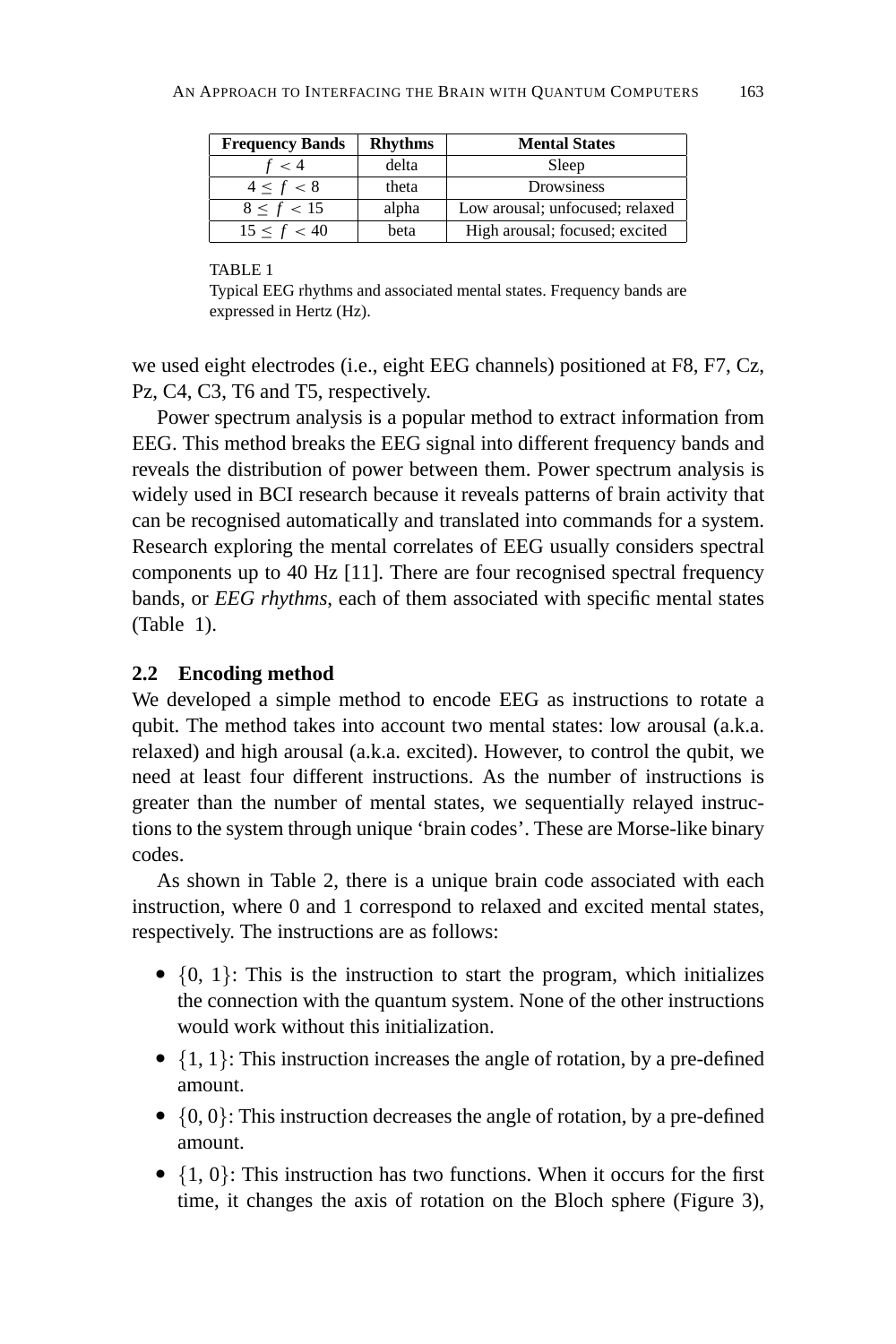| Command                   | <b>Brain Code</b> | <b>Description</b>               |
|---------------------------|-------------------|----------------------------------|
| Start program             | $\{0, 1\}$        | A relaxed state followed by      |
|                           |                   | an excited state. This           |
|                           |                   | initializes the connection       |
|                           |                   | with the quantum computer.       |
| Increase angle            | $\{1, 1\}$        | An excited state followed by     |
|                           |                   | another excited state. This      |
|                           |                   | increases the angle of rotation. |
| Decrease angle            | $\{0, 0\}$        | A relaxed state followed by      |
|                           |                   | another relaxed state. This      |
|                           |                   | decreases the angle of rotation. |
| Change axis or<br>measure | $\{1, 0\}$        | An excited state followed by     |
|                           |                   | a relaxed state. On its first    |
|                           |                   | occurrence, it shifts the axis   |
|                           |                   | of rotation. On its second       |
|                           |                   | occurrence, it measures the      |
|                           |                   | qubit.                           |

#### TABLE 2

Different instructions passed to the quantum computer through unique brain codes.

from *z* (vertical axis) to *y* (horizontal axis), and vice-versa. Then, when it occurs for the second time, the system measures the qubit.

## **3 MACHINE LEARNING**

Section 2 already hinted that the task of establishing what brain signals mean is a fiendish problem. And the fact that the EEG signal is very noisy makes this even more complicated.

The EEG signal captured by surface electrodes is severely distorted by cortical fluids, the meninges<sup>3</sup>, the skull, skin and hair. The signal is unreliable, even to identify only two different classes of mental states. Hence, we use machine learning to harness the capability of the system to identify them.

In order to teach the system to classify between two states of mind, we need to compile a training set with labelled data produced by the user.

First of all, the system has to be calibrated for the specific user. And this person needs to train themselves how to produce EEG corresponding to relaxed and excited mental states, respectively [12]. For instance, closing the eyes is one of the easiest and most pragmatic ways to induce the brain to produce ('relaxing') alpha rhythms. Once the user has practised how to

<sup>&</sup>lt;sup>3</sup>These are membranes that envelop the brain.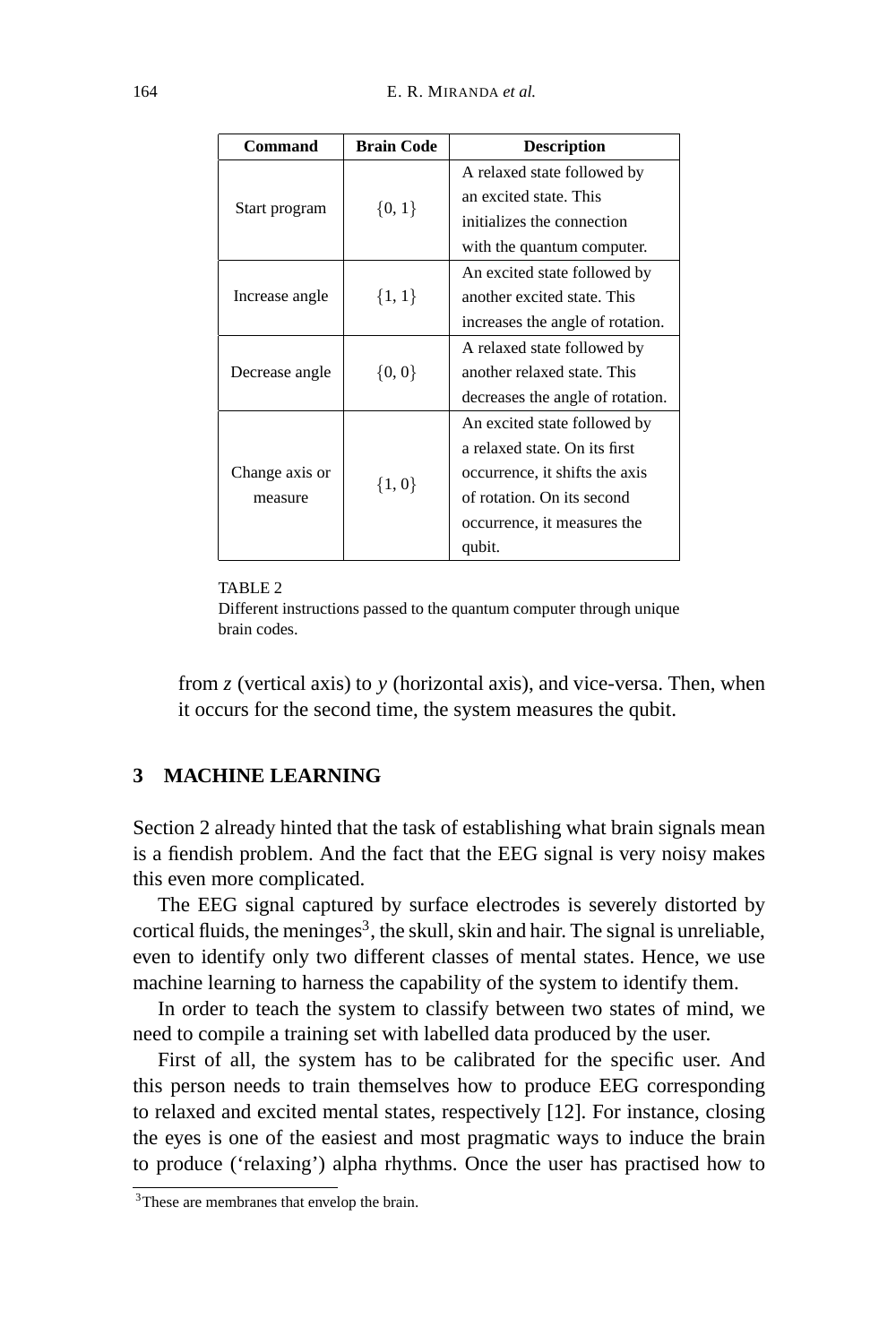achieve a relaxed state of mind, then this is effortlessly achievable with the eyes open. People who are trained in meditation techniques (e.g., yoga) are able to produce alpha rhythms with ease. Beta rhythms can be produced by imagining, or remembering, a stressful situation. Mentally solving a puzzle or a mathematical problem can induce the brain to produce ('exciting') beta rhythms.

Once the user has rehearsed to switch between the two states of mind, then samples of EEG signals corresponding to the respective states are recorded to form a training data set for the classifier. Next, we perform short-time fast Fourier transform (FFT) analysis on each sample to calculate their average power in the alpha and beta frequency bands. These values are used as features to teach the samples' profiles to a machine learning algorithm.

For the machine learning, we adopted the *k*-Nearest Neighbors (kNN) method. We implemented this using the scikit-learn Python library version  $1.0.1<sup>4</sup>$ . kNN is a supervised machine learning method widely used for classification and regression [13]. In the case of classification, it is based on assigning a class (or label) to a given sample, to which most of its *k* neighbours (in a given metric space) belong to.

The sample data set was split into two subsets, a training and a test set, respectively. The former is used for the calculation of distances (Eq. 1). And the latter is used to simulate how the system would work in a real environment.

$$
d_{ij} = ||\mathbf{x_i} - \mathbf{x_j}|| \tag{1}
$$

In particular, kNN calculates the distance from each sample in the test set to the samples of the training set. Then, distances are ordered from smallest to largest, and the *k* closest samples are selected. The next step involves querying the labels of the selected *k* samples. As we are dealing with a classification problem, a voting strategy is used to decide the class of the test sample; i.e., the most voted label is used as the selected class.

The degrees of similarity between the samples are calculated using Euclidean distance measurements. The algorithm calculates all possible pairwise Euclidean distances between them. Samples that are close to each other are assigned the same label. Our assumption is that similar brain activities have EEG profiles that are close to each other. Thus, kNN enables the system to determine the label (or, 'class') of new incoming EEG data using a distance criterion.

<sup>4</sup>https://scikit-learn.org/stable/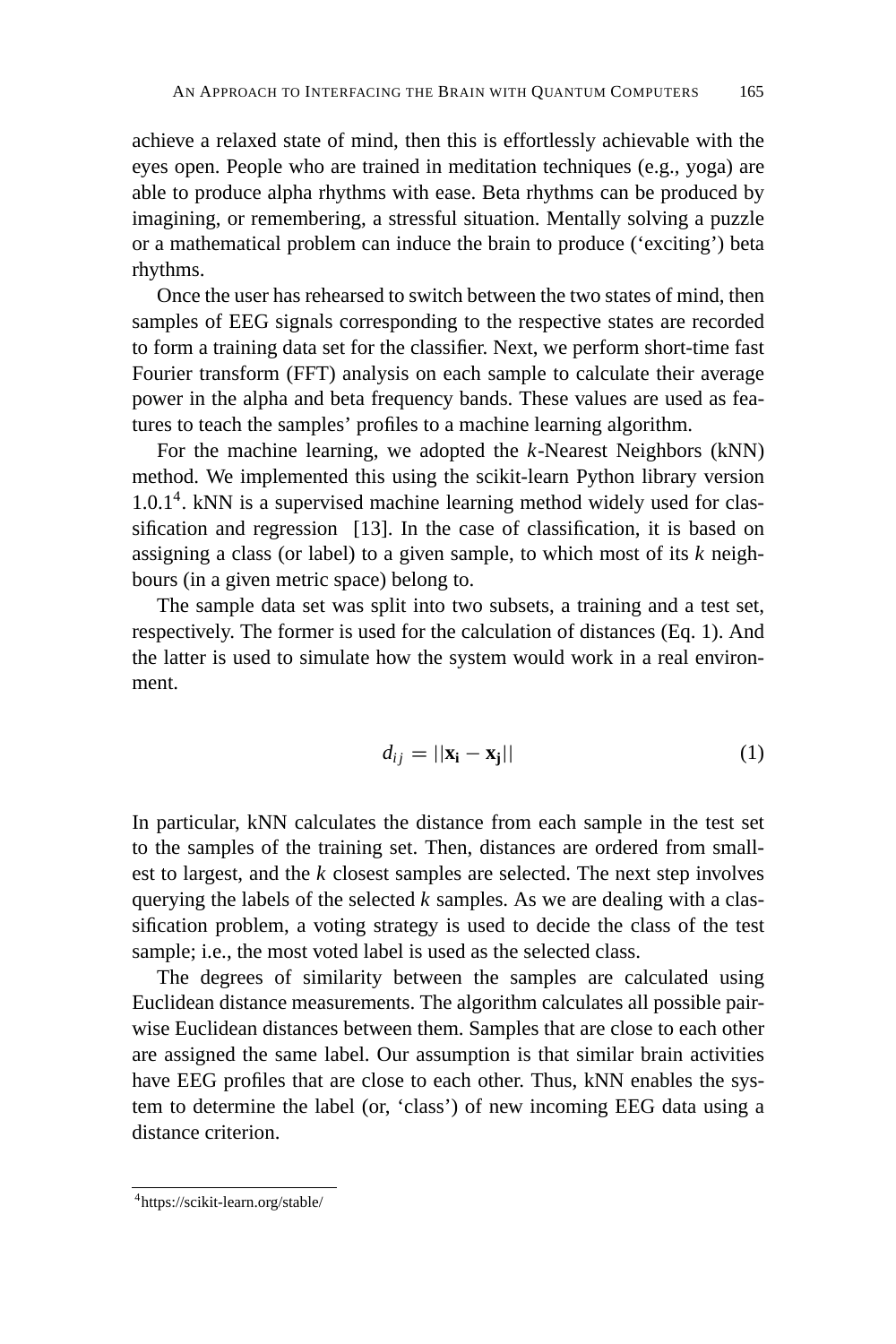

FIGURE 3

A snapshot of rotating the qubit using the brain code  $\{1, 1\}$ .

#### **4 PROOF-OF-CONCEPT SYSTEM**

As explained in section 2.2, a user alters their mental states to generate brain codes, or instructions, to rotate a qubit. There is a metronome to synchronize the brain with the system. It emits an audible 'click' every second. The system builds the brain codes within a window of time lasting for four clicks (i.e., four seconds). The flow diagram in Figure 4 illustrates how the system works.

Initially, the system emits four clicks, which prompts the user to be ready to start a session. Subsequently, the brain activity detected during the following four clicks will correspond to the first digit in the code. Similarly, the second digit is established through the next four clicks. Then, a rest period of four clicks is provided to enable the user to monitor the output; that is, to see if the desired qubit rotation has been achieved. Then, the cycles recommences, and so on. Figure 3 shows a snapshot of rotating the qubit with the code  $\{1, 1\}$ . In this case, the system detected two consecutive excited mental states in the EEG. This instructed the system to rotate the qubit to the right by a given angle. As a convention, in the context of Figure 3, to 'increase the angle of rotation' means to move the state vector to the right side of the image. Conversely, to 'decrease the angle of rotation' means to move the state vector to the left.

A video demonstration and programming code are available at the ICCMR GitHub repository: https://github.com/iccmr-plymouth/Quantum-BCI.

### **5 CONCLUDING DISCUSSION**

#### **5.1 Towards BCI with quantum hardware**

Our proof-of-concept demonstration currently runs on an IBM Quantum simulator<sup>5</sup>. In general, quantum simulators offer more controllability than real

<sup>5</sup>https://www.ibm.com/quantum-computing/services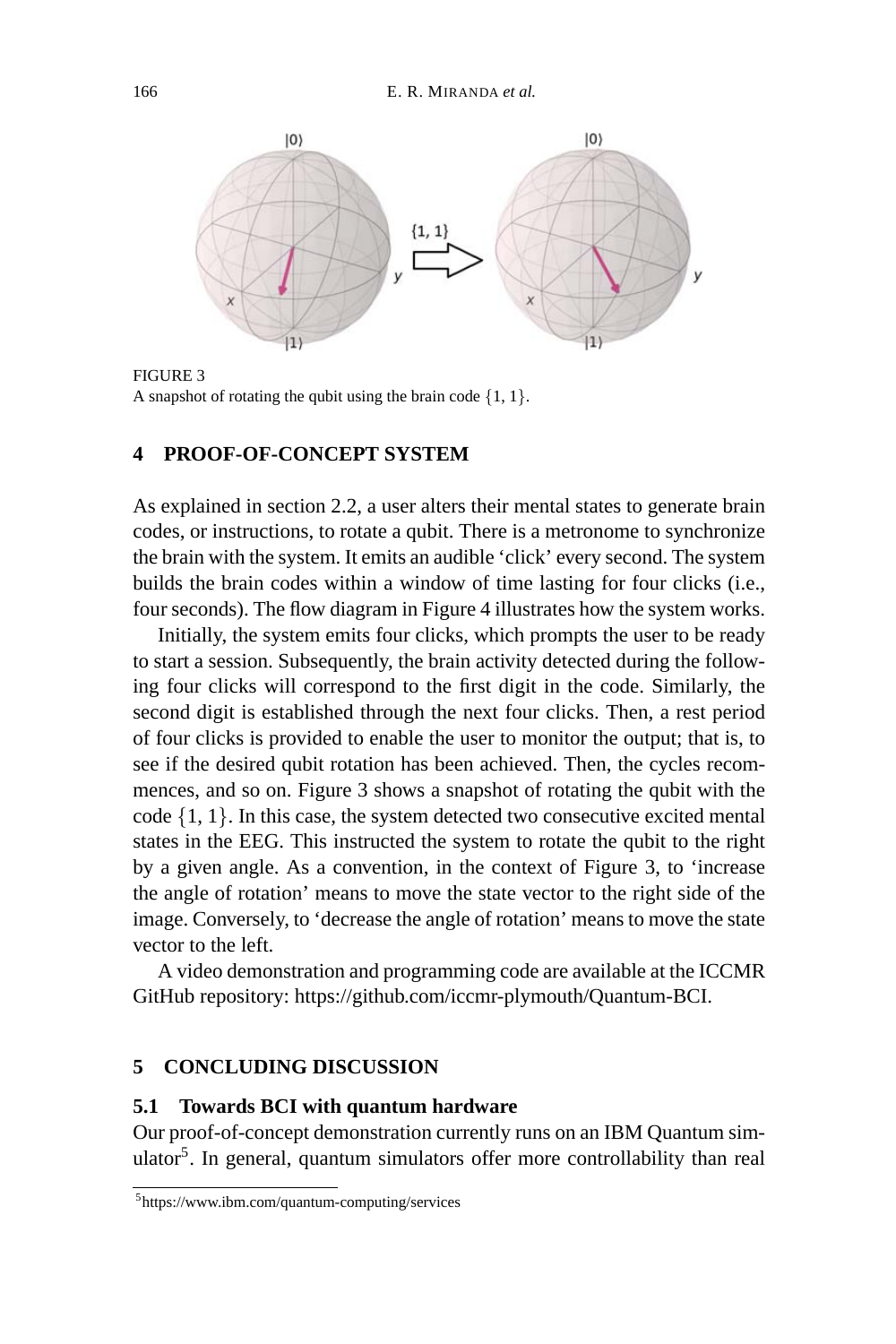



quantum computers and, for a small number of qubits, there would be no much difference in performance. Currently, to use a real quantum computer, a program needs to be sent to a machine through a cloud service for batch processing. It is placed in a queue to be computed at a later time. Then, the results are sent back to the client computer. It is not uncommon to having to wait for dozens of minutes until a queued job is processed. This is problematic because our system needs real time access to a qubit.

It is important to note, however, that even if current providers of quantum computing hardware facilities would grant us direct access to their machines, our system would need a specific range of parameters that are not generally available by the time of writing.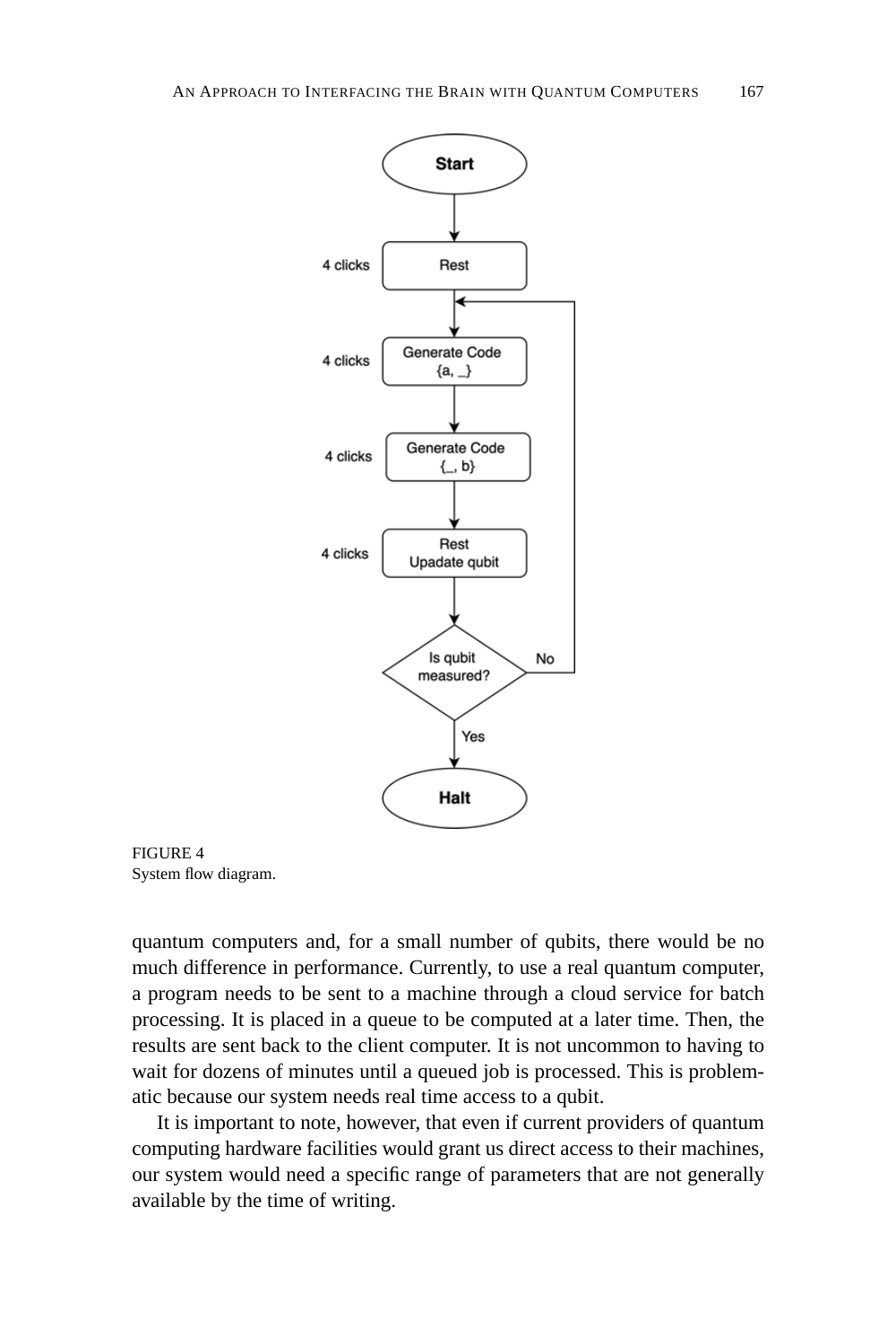However, the fact that we used a simulator of a superconducting quantum processor does not bind our work to superconducting technology. In fact, our system would not work well on superconducting quantum devices as we know them today. The caveat is that the operational timescales of EEG and superconducting qubits are orders of magnitude apart, ranging from seconds (in the EEG domain), to microseconds (in the qubits domain). In simpler words, the machine would need to maintain qubits coherent for a prohibitively long time until the brain produces a command. To rotate and measure a qubit directly with human brain activity, we would need a huge leap in qubit coherence time that cannot be afforded with current superconducting technology6. It might be possible to alleviate this problem with an operational system that would facilitate countless classical-quantum iterations.

Fortunately, there are signs that quantum hardware platforms that would be suitable for the types of systems that we are interested in developing are already emerging in a number of academic research labs. For instance, qubits built with spin pairs in diamond [14] and with trapped ions [15] seem to hold coherence for over one minute, which would account for sequences of our brain-generated rotation commands. At least theoretically, this specification matches the conditions required for our proof-of-concept (Eq. 2), even before the optimisations discussed in section 5.2 below,

$$
t_{\rm rot} < t_{\rm step} < t_{\rm coh} \tag{2}
$$

where  $t_{\text{rot}}$  is the time it takes to produce a finite rotation in the qubit,  $t_{\text{step}}$  is the time of each step realized by our protocol, while  $t_{\rm coh}$  is the total coherent time of the qubit. Moreover, those qubits operate at room temperature [16], which, on the long run, may enable the manufacturing of more accessible workstations.

## **5.2 Looking Beyond EEG**

Currently, the system takes four seconds to analyse and classify the EEG signal to generate a digit for our brain code. Thus, it needs eight seconds to compute a code. Obviously, this is a far cry from ideal. There definitely are signal processing techniques [17,18] and other robust classification methods to optimise this [19, 20].

<sup>&</sup>lt;sup>6</sup>Coherence time is the length of time a qubit is able to hold quantum information. This requires physical qubits to remain highly isolated from the surrounding environment. When a qubit is disrupted by external interference (e.g., background noise from vibrations, temperature changes or stray electromagnetic fields) information about the state of that qubit is destroyed, in a process known as decoherence. This can ruin the ability to exploit quantum mechanics for computation. Longer coherence times enable more quantum operations to be utilised before this occurs.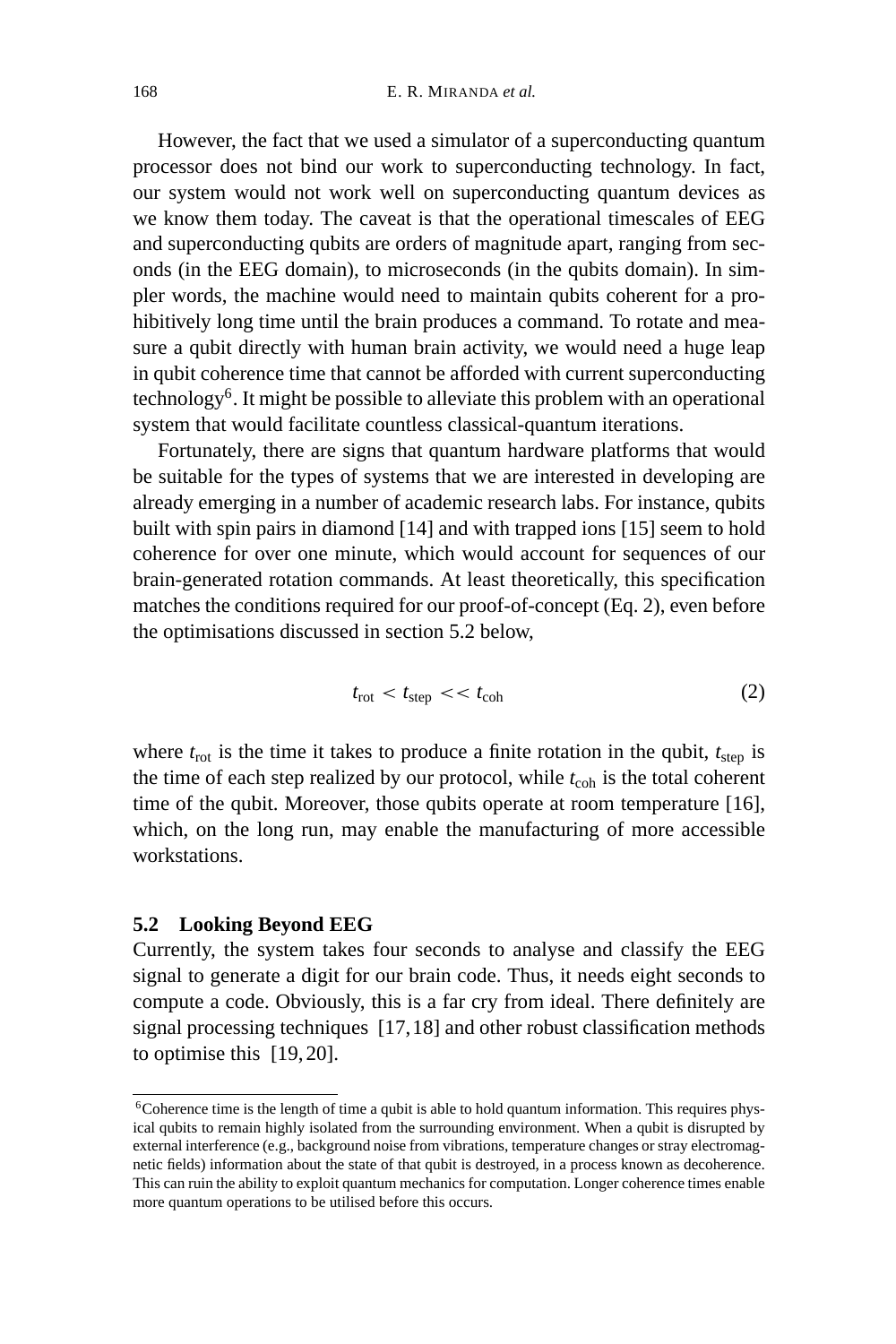Moreover, EEG correlates of states of mind other than the EEG rhythms listed in Table 1 have been harnessed for BCI; e.g., evoked potential [21] and motor imagery [22]. Thus, there are additional alternatives to be explored.

For this project we used an affordable off-the-shelf mid-range EEG device, using surface dry electrodes. There is EEG technology that offers much higher fidelity than the fidelity offered by our equipment. And electrodes surgically implanted under the skull capture considerably better EEG signals than surface ones.

Furthermore, brain scanning technology that offers more precision than EEG, but which until recently were deemed unsuitable for BCI, are important avenues to be explored. These include Magnetic Resonance Imaging (MRI) [23] and Magnetoencephalography MEG (MEG) [24]. For instance, emerging wearable scanners based on non-cryogenic OPM-MEG7 are promising new devices [25]. OPM-MEG technology uses *quantum sensors* to measure magnetic fields generated by electrical activity within the brain.

Nevertheless, in addition to improving brain scanning fidelity and resolution, and the timing scale discrepancy mentioned above (section 5.1), we need to further develop meaningful brain encoding schemes to communicate with quantum states.

As a starting point, we proposed a Morse-like binary coding informed by the way in which the brain functions at all levels. Excitatory and inhibitory processes pervade the functioning of our brain, from the microscopic level of neurones communicating with one another, to the macroscopic level of interaction between larger networks of millions of neurones. The encoding method introduced in 2.2 works at the abstract level of EEG rhythms: think of a high arousal ('exciting') mental state as an excitatory neural process and low arousal ('relaxing') as an inhibitory one.

A better understanding of the meaning of the spiking behaviour of neurones, and networks thereof, plus the ways in which we might be able to control them - voluntarily or involuntarily - are *sine qua non* for progressing with our approach to interfacing the brain with quantum computers.

# **ACKNOWLEDGEMENTS**

The authors acknowledge support from the Spanish government (grant references MCIU/AEI/FEDER PID2019-104002GB-C21 and PID2019- 104002GB-C22), the Regional Government of Andalusia, Spain (grant reference P20-00617) and Shanghai's Municipality, China (grant references 2019SHZDZX01-ZX04 and 20DZ2290900). We are indebted to the

<sup>7</sup>Optically Pumped Magnetometers MEG.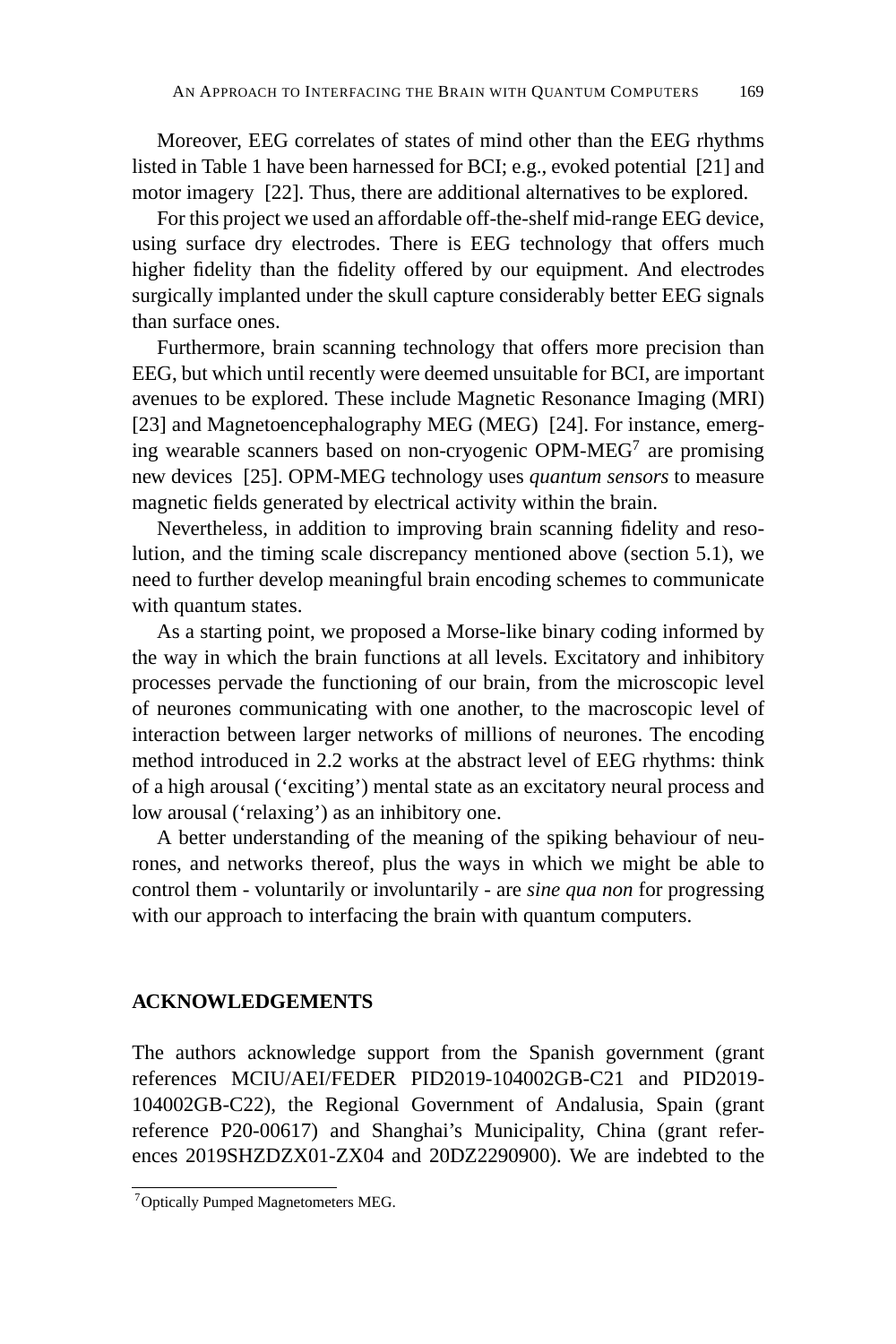University of Plymouth, UK, for access to its brain imaging resources, and the QuTune Project, sponsored by UK's QCS Hub.

#### **REFERENCES**

- [1] E. R. Miranda, S. Venkatesh, J. D. Martin-Guerrero, C. Hernani-Morales, L. Lamata and E. Solano. (2021). *Quantum Brain Networks: a Perspective*. arXiv:2106.12295 [quantph].
- [2] V. G. Kanas, O. Karamitrou and K. N. Sgarbas, *On the Development of Brain Quantum-Computer Interfaces*. Proceedings of 13th International Conference on Control, Automation, Robotics and Vision (Marina Bay Sands, Singapore, 10-12th December 2014).
- [3] E. Pessa and P. Zizzi, *Brain-Computer Interfaces and Quantum Robots*, (2009). arXiv:0909.1508v1 [physics.gen-ph].
- [4] T. Musha. (2011). *Possibility to Realize the Brain-Computer Interface from the Quantum Brain Model Based on Superluminal Particles*, Journal of Quantum Information Science **1**(3):10.4236/jqis.2011.13015
- [5] E. R. Miranda. (2021). *On Interfacing the Brain with Quantum Computers: An Approach to Listen to the Logic of the Mind*. arXiv:2101.03887 [cs.ET].
- [6] L. Squire, D. Berg, F. Bloom, S. du Lac, A. Ghosh and N. Spitzer (Eds.), *Fundamental Neuroscience*, 3rd edition (Academic Press, 2008). ISBN 9780123858702.
- [7] R. Chen, A. Canales and P. Anikeeva. (2017). *Neural Recording and Modulation Technologies*. Nature Review Materials, **2**(2):1609.
- [8] J. I. Glasser, A. S. Benjamin, R. H. Chowdhury, M. G. Perich, L. E. Miller and K. P. Kording. (2020). *Machine Learning for Neural Decoding*, eNeuro, **7**, (4).
- [9] L. V. Marcuse, M. C. Fields and J. J. Yoo. *Rowan's Primer of EEG*, 2nd edition. (Elsevier 2015). ISBN 978032335387-8.
- [10] J. Parvisi and S. Kastner. (2018). *Human Intracranial EEG: Promises and Limitations*, Nature Neuroscience, **21**(4):474–483.
- [11] J. Kropotov. *Quantitative EEG, Event-Related Potentials and Neurotherapy*. (Academic Press, 2008). ISBN 978012-3745125.
- [12] M. H. Liebenson. *Practical Approach to Electroencephalography* (Saunders, 2009). ISBN 978-07-5067478-2.
- [13] D. W. Aha, D. Kibler and M. K. Albert. (1991). *Instance-based learning algorithms*. Machine Learning, **6**(1):37–66.
- [14] H. P. Bartling, M. H. Abobeih, B. Pingault, M. J. Degen, S. J. H. Loenen, C. E. Bradley, J. Randall, M. Markham, D. J. Twitchen and T. H. Taminiau. (2021). *Coherence and entanglement of inherently long-lived spin pairs in diamond*. arXiv:2103.07961 [quantph].
- [15] Colin D. Bruzewicz, John Chiaverini, Robert McConnell, and Jeremy M. Sage. (2019). *Trapped-ion quantum computing: Progress and challenges*. Applied Physics Reviews 6, 021314. https://doi.org/10.1063/1.5088164
- [16] Private communication between Tim Taminiau (TU Delft, in The Netherlands) and coauthor Enrique Solano, in the Summer of 2021.
- [17] S. Paszkiel. *Analysis and Classification of EEG Signals for BrainComputer Interfaces*. (Springer, 2020). ISBN 9783030305833.
- [18] C.-H. Im. *Computational EEG Analysis*. (Springer, 2018). ISBN 9789811309076.